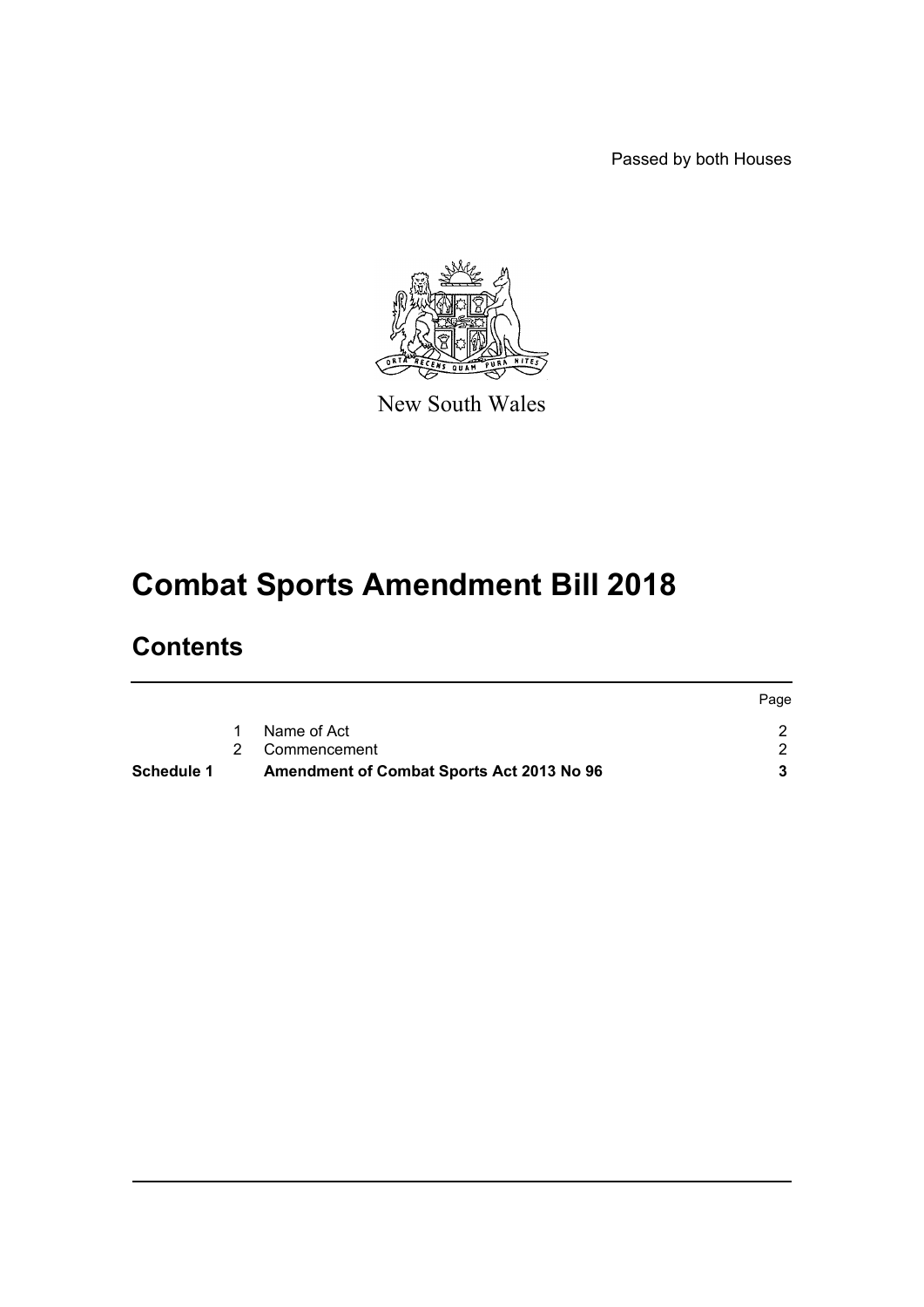*I certify that this PUBLIC BILL, which originated in the LEGISLATIVE COUNCIL, has finally passed the LEGISLATIVE COUNCIL and the LEGISLATIVE ASSEMBLY of NEW SOUTH WALES.*

*Legislative Council 2018* *Clerk of the Parliaments*



New South Wales

# **Combat Sports Amendment Bill 2018**

Act No , 2018

An Act to make miscellaneous amendments to the *Combat Sports Act 2013* following a statutory review of that Act.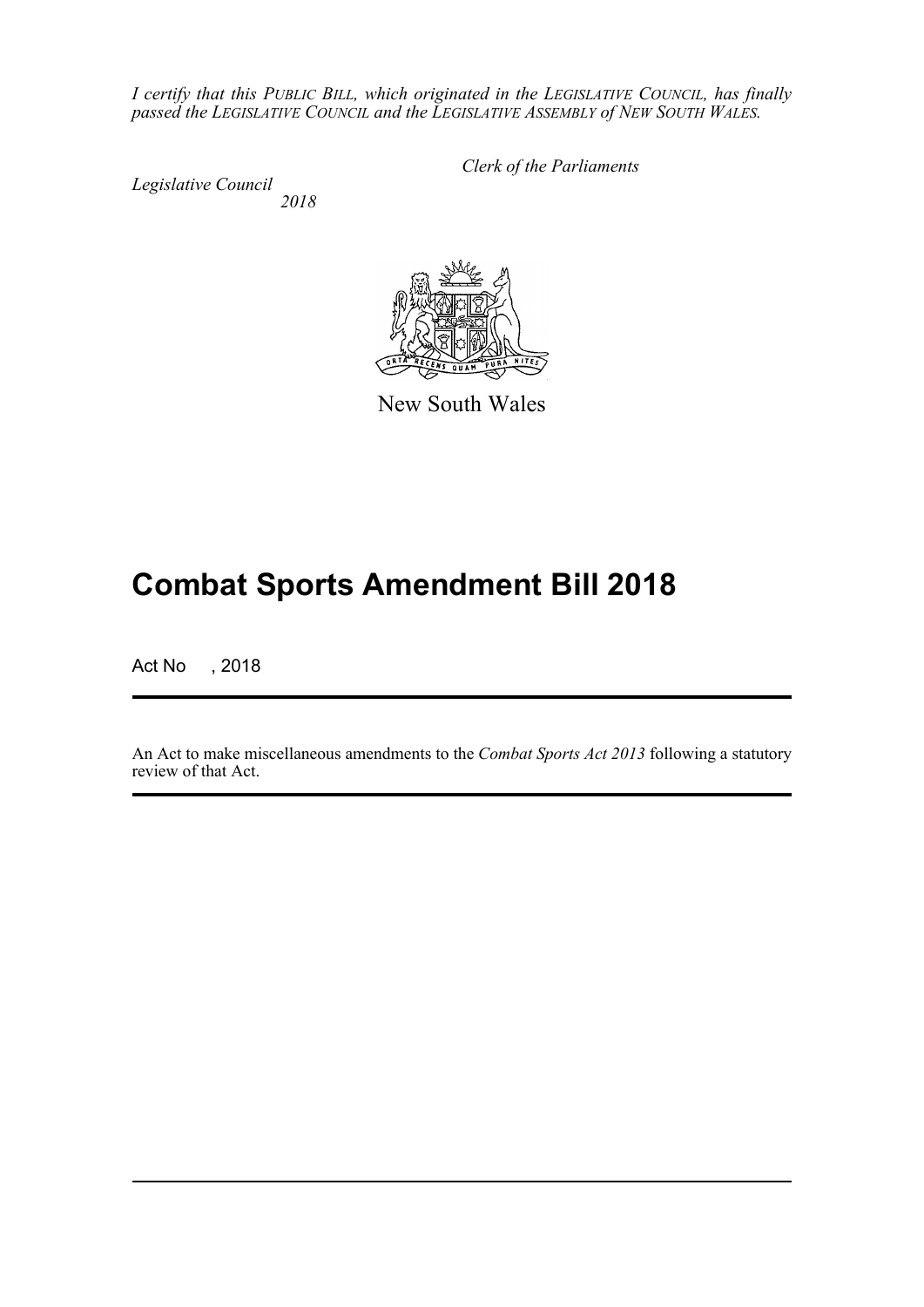## <span id="page-2-0"></span>**The Legislature of New South Wales enacts:**

## **1 Name of Act**

This Act is the *Combat Sports Amendment Act 2018*.

## <span id="page-2-1"></span>**2 Commencement**

This Act commences on a day or days to be appointed by proclamation.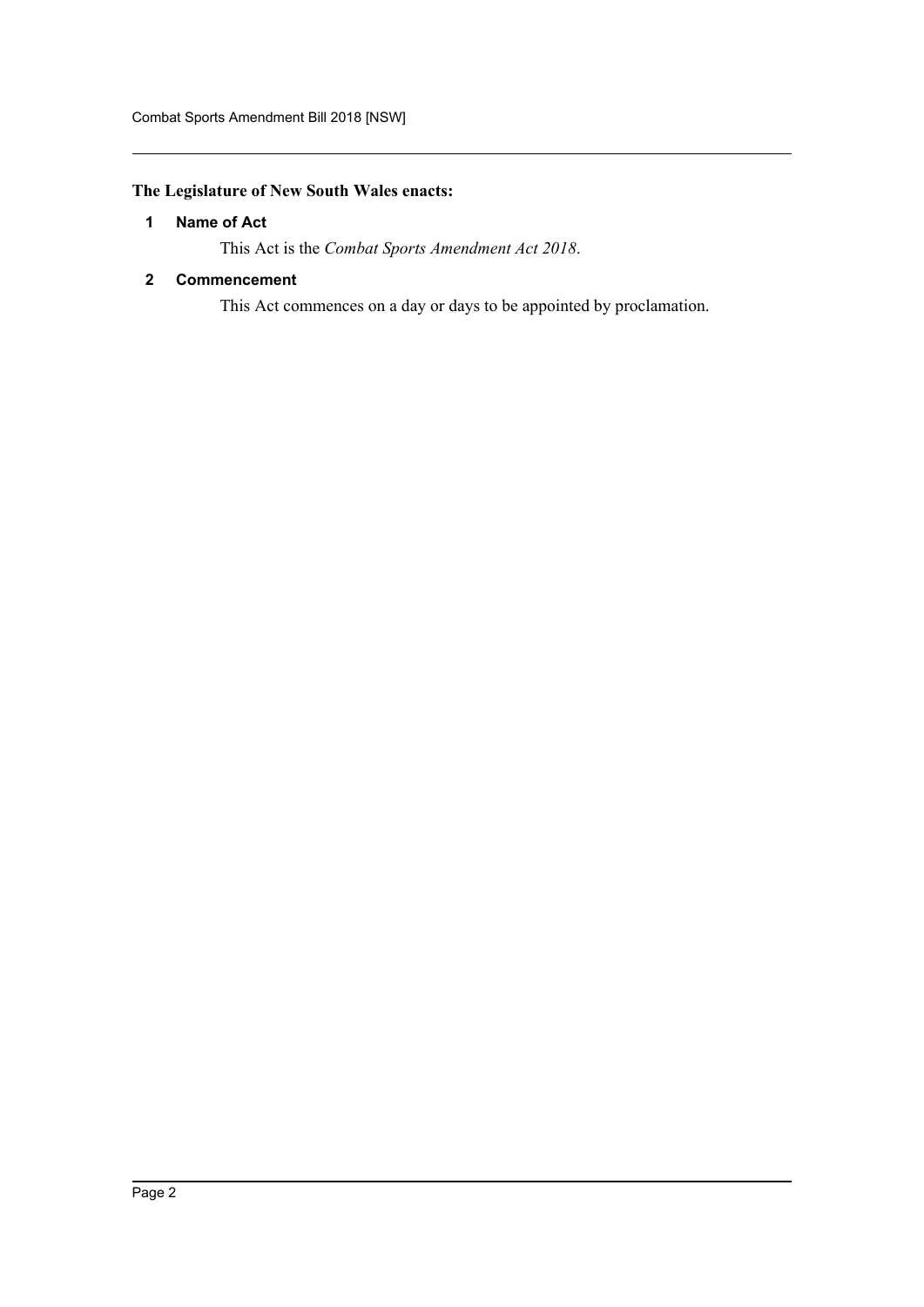## <span id="page-3-0"></span>**Schedule 1 Amendment of Combat Sports Act 2013 No 96**

## **[1] Section 3 Objects of Act**

Insert after section 3 (c):

(d) to promote the development of the combat sport industry.

### **[2] Section 4 Definitions**

Insert in alphabetical order in section 4 (1):

*register* as a combatant, industry participant or promoter, includes renewal of registration as a combatant, industry participant or promoter. *second*—see section 6 (1).

### **[3] Section 5 Professional combat sport contests**

Omit paragraphs (b) and (c) of the definition of *professional combat sport contest* in section  $5(1)$ .

Insert instead:

- (b) where at least one of the combatants is registered in a registration class applicable to professional combat sport contests for the style of combat sport concerned, or
- (c) where at least one of the combatants has been previously registered in a registration class applicable to professional combat sport contests for the style of combat sport concerned and has not been subsequently registered as an amateur in that style of combat sport, or
- (d) where at least one of the combatants has previously competed for a monetary prize or other valuable reward in a combat sport contest for the style of combat sport concerned.

## **[4] Section 11 Application for registration as combatant**

Insert after section 11 (2):

- (2A) If an application for the grant of a renewal of registration is duly made to the Authority before the registration ceases to have effect, the registration is taken to continue in force until the Authority notifies the applicant of a decision to renew the registration or refuse to renew the registration.
- (2B) The Authority may refuse to accept an application for the grant of a renewal of registration if the application is made more than 8 weeks before the registration ceases to have effect.

## **[5] Section 13 Determination of application**

Omit section 13 (5).

## **[6] Section 14 Conditions of registration**

Omit section 14 (3). Insert instead:

(3) The regulations may impose conditions on the registration of a combatant or a class of combatants.

## **[7] Section 14 (4)**

Omit "required by the regulations to be imposed".

Insert instead "imposed by the regulations".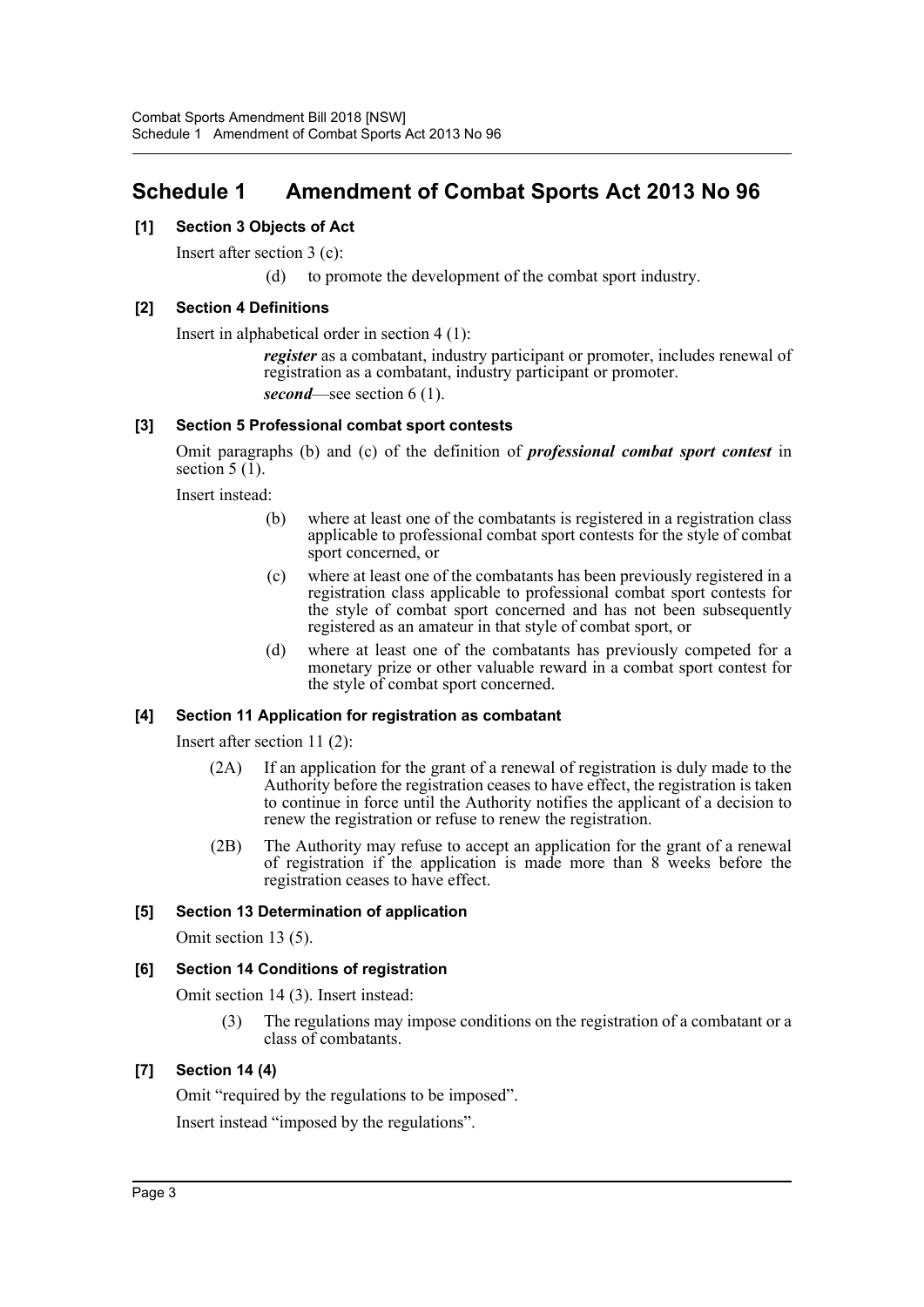## **[8] Section 15 Duration of registration**

Omit section 15 (1). Insert instead:

- (1) The registration of a combatant ceases to have effect as follows, unless it is sooner cancelled or the term of registration is extended or reduced under this Act:
	- (a) if the registration is a renewal of a registration that has remained in force because of section 11 (2A)—the day that is 3 years after the date on which the previous registration would have ceased to have effect but for that subsection,
	- (b) in any other case—the day that is 3 years after the date it is granted.

#### **[9] Section 21 Unauthorised persons must not hold themselves out as being industry participants or promoters**

Omit "hold himself or herself out as being" wherever occurring.

Insert instead "hold out that the person is".

### **[10] Section 23 Application for registration as industry participant or promoter**

Insert after section 23 (2):

- (2A) If an application for the grant of a renewal of registration is duly made to the Authority before the registration ceases to have effect, the registration is taken to continue in force until the Authority notifies the applicant of a decision to renew the registration or refuse to renew the registration.
- (2B) The Authority may refuse to accept an application for the grant of a renewal of registration if the application is made more than 8 weeks before the registration ceases to have effect.

## **[11] Section 27 Conditions of registration**

Omit section 27 (2). Insert instead:

(2) The regulations may impose conditions on the registration of an industry participant or promoter or a class of industry participants or promoters.

## **[12] Section 27 (3)**

Omit "required by the regulations to be imposed".

Insert instead "imposed by the regulations".

## **[13] Section 28 Duration of registration**

Omit section 28 (1). Insert instead:

- (1) The registration of an industry participant or promoter ceases to have effect as follows, unless it is sooner cancelled or the term of registration is extended or reduced under this Act:
	- (a) if the registration is a renewal of a registration that has remained in force because of section 23 (2A)—the day that is 3 years after the date on which the previous registration would have ceased to have effect but for that subsection,
	- (b) in any other case—the day that is 3 years after the date it is granted.

## **[14] Section 33 Disciplinary action may be taken**

Omit "written caution" from section 33 (2) (d). Insert instead "written warning".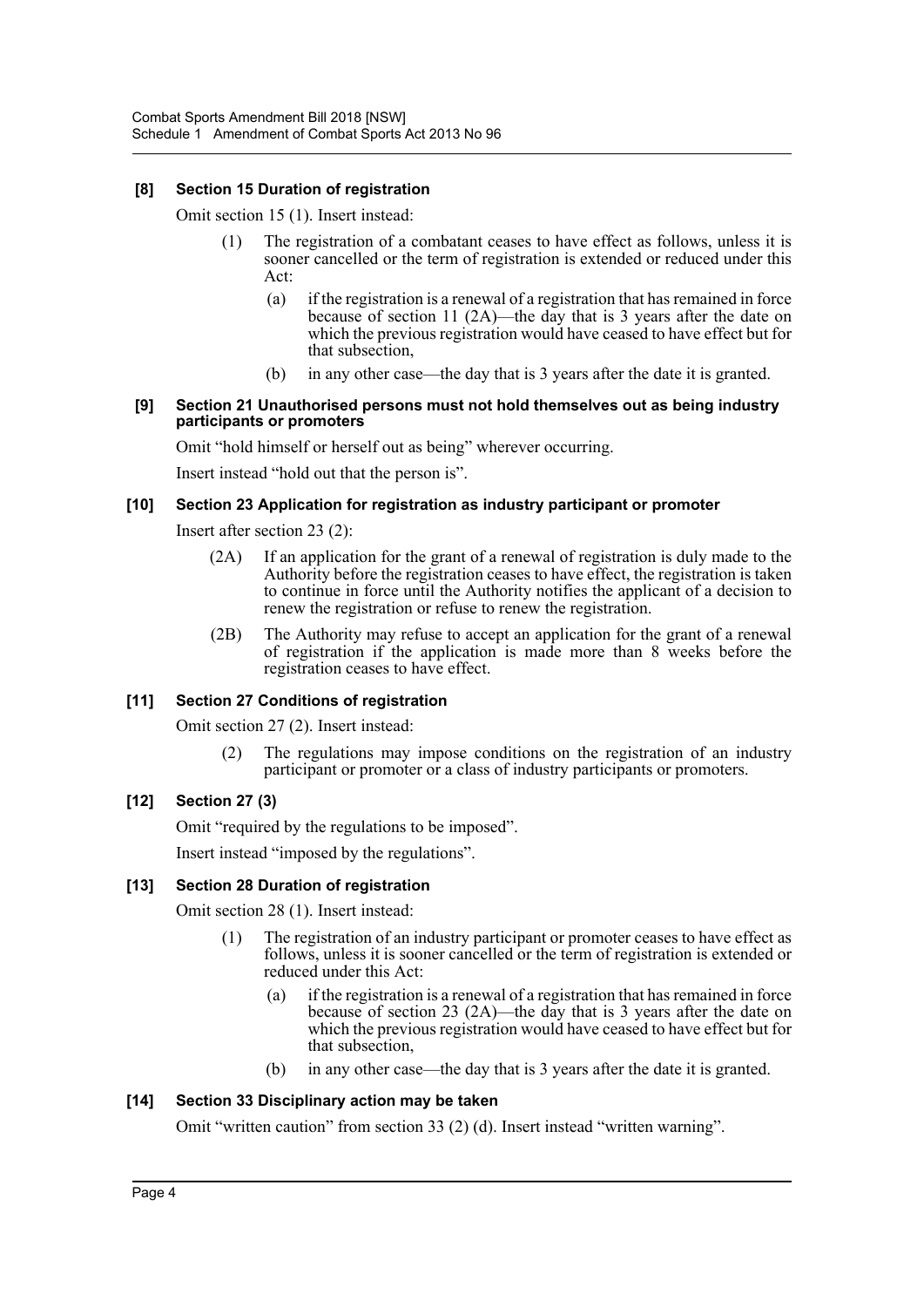## **[15] Sections 41 (2) (b), 45 (1) and 65**

Omit "risk" wherever occurring. Insert instead "serious risk".

#### **[16] Section 42 Conditions of permit**

Omit section 42 (2). Insert instead:

(2) The regulations may impose conditions on a permit granted to a promoter or a class of promoters.

#### **[17] Section 42 (3)**

Omit "required by the regulations to be imposed".

Insert instead "imposed by the regulations".

#### **[18] Section 57 Functions of medical practitioner**

Insert "and in any other document that the regulations may prescribe" after "medical record book" wherever occurring in section 57 (1)  $(b)$  and (e) and  $(3)$   $(b)$  and  $(d)$ .

#### **[19] Section 57 (1) (e) and (3) (d)**

Omit "before a specified date" wherever occurring.

Insert instead "before a specified medical examination or specified date (or both)".

#### **[20] Section 61 Medical examinations directed by Authority**

Insert "or sparring" after "combat sport contest" in section 61 (4).

#### **[21] Section 62 Direction not to hold or participate in combat sport contest**

Omit section 62 (1)–(3). Insert instead:

- (1) The following directions may be given to a person under this section:
	- (a) a direction not to hold a combat sport contest,
	- (b) a direction not to act as an industry participant in relation to a combat sport contest,
	- (c) a direction not to participate as a combatant in a combat sport contest.
- (2) The Authority or a combat sport inspector may, at or after the weigh-in for a combat sport contest, give a direction under this section if the Authority or inspector is of the opinion that there is likely to be a contravention of this Act, the regulations or rules if the direction is not given.
- (3) A police officer who is attending a combat sport contest may give a direction under this section if the police officer is satisfied there is a serious risk to public health or safety or a serious risk of substantial damage to property if the direction is not given.

#### **[22] Section 62 (6), penalty**

Omit "direction under subsection (1) or (2)". Insert instead "direction referred to in subsection (1) (a)".

#### **[23] Section 62 (6), penalty**

Omit "direction under subsection (3)".

Insert instead "direction referred to in subsection (1) (b) or (c)".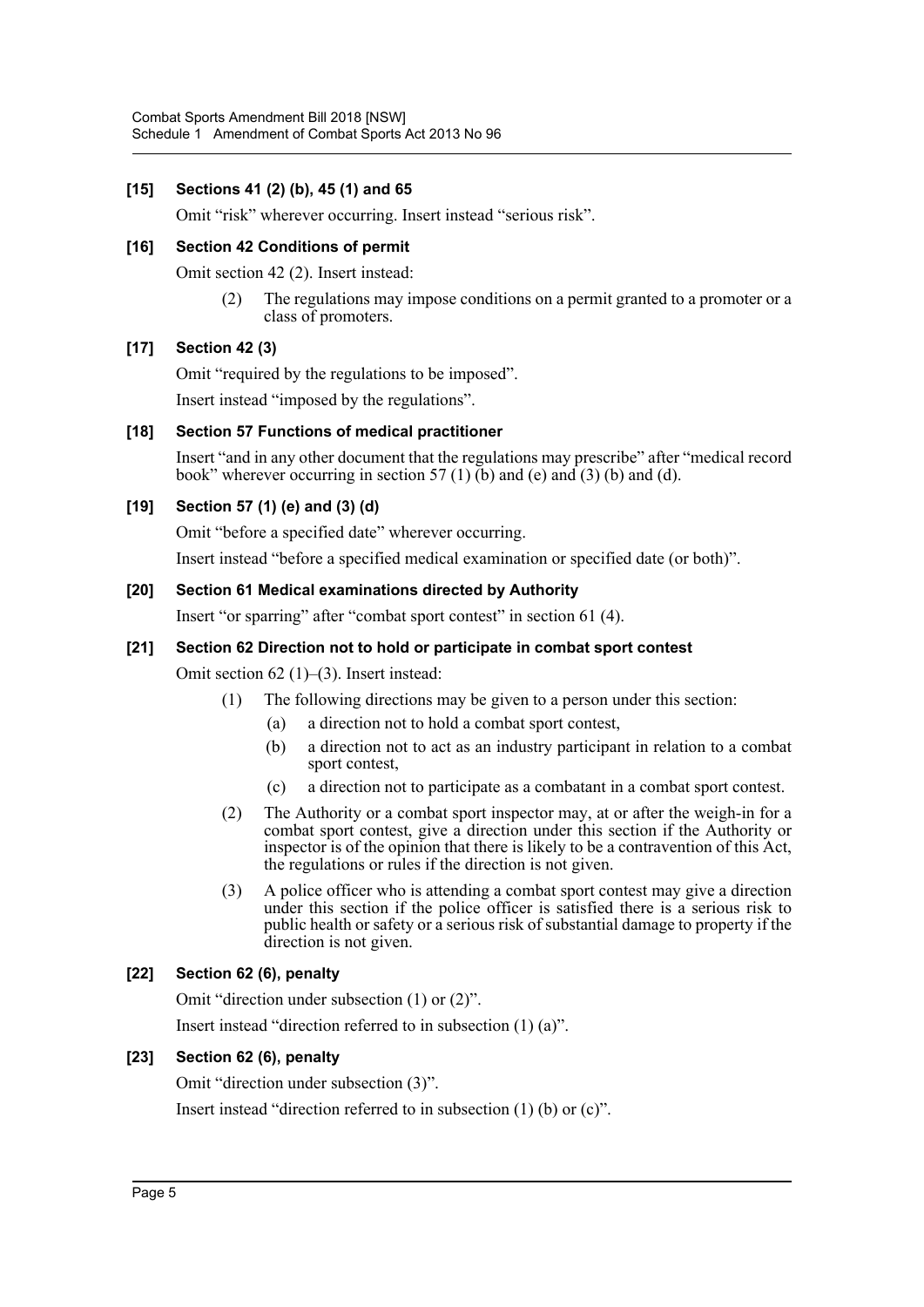## **[24] Sections 63, 64 (a) and 66 (1) (a)**

Omit "himself or herself" wherever occurring. Insert instead "himself, herself or themself".

#### **[25] Section 66 Referee's duty to stop contest**

Insert "immediately" after "combat sport contest" in section 66 (1).

#### **[26] Section 66 (1) (a1)**

Insert after section 66 (1) (a):

(a1) if a trainer or second of a combatant asks that the contest be stopped because the trainer or second is concerned about the health or safety of the combatant, or

#### **[27] Section 66 (1A)**

Insert after section 66 (1):

(1A) Without limiting the way in which a request may be made for the purposes of subsection  $(1)$   $(\overline{a}1)$ , the request may be made in a way that was agreed before the contest between the referee and the trainer or second, including by way of a signal.

#### **[28] Section 78 Administrative reviews of decisions based on security determinations or criminal intelligence**

Omit "determination made, or advice given, by the Commissioner of Police or another police officer" from section 78 (1).

Insert instead "criminal information disclosure".

#### **[29] Section 78 (2) and (4)**

Omit "determination made, or advice given, by the Commissioner or another police officer" wherever occurring.

Insert instead "criminal information disclosure".

#### **[30] Section 78 (7)**

Insert after section 78 (6):

(7) In this section:

*criminal information disclosure* means:

- (a) a determination made, or advice given, by the Commissioner of Police or another police officer, or
- (b) information disclosed under section 94 (1).

#### **[31] Section 101 Supply of information**

Omit "or industry participants" from the definition of *accreditation* in section 101 (3). Insert instead ", industry participants or promoters".